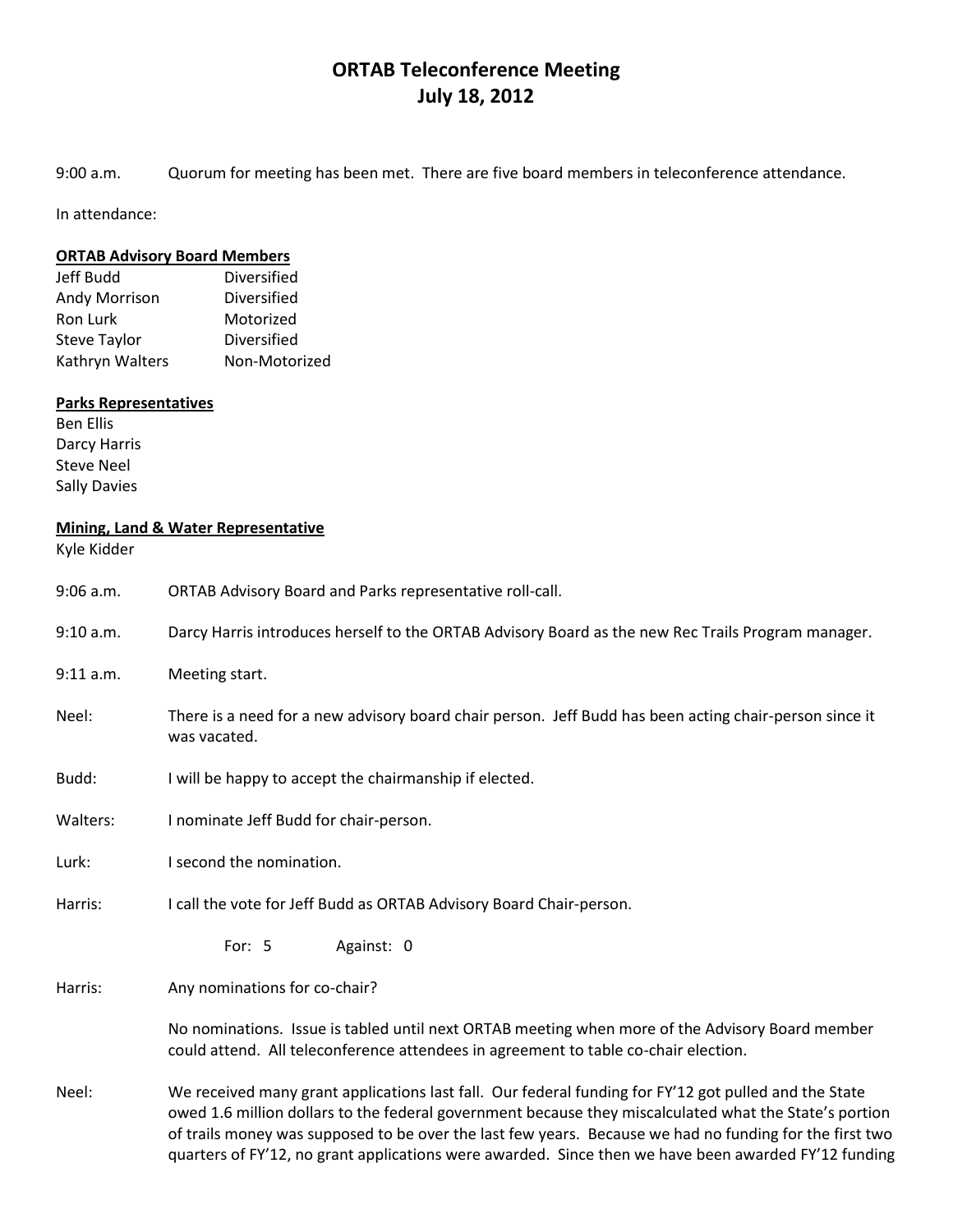of about \$655,000 once the state obligation limitation is considered. There were six grant projects that were awarded supplemental FY'11 funding before the State had to repay the 1.6 million dollars. These six grant projects were put on hold until we received FY'12 funding. These six grants will be funded first. After giving these grants their funds, there is approximately \$250,000 that still needs awarding.

Also, it looks like the FY'13 and FY'14 federal year has no new major programmatic changes to the program. We are going to be funded at the FY'09 funding year amount. We should receive approximately 1.5 million dollars.

- Ellis: I just want to express my appreciation to this Advisory Board in your patience and understanding as we work through all this financial chaos we have had to face for FY'12 funding. You are one of the important advisory boards for the state and you have strong advocates in D.C. that are fighting to keep the trails program from being dropped from the Highway Program bill.
- Taylor: Are we back to a two year funding program?
- Neel: Funding is at a stable level for the next two federal fiscal years.
- Harris: What I need from the Advisory Board today is how to divide the remaining approximate \$250,000. The State would like the Advisory Board's input and advice.
- Budd: I think some of the money should go to the trail construction groups if they have any big projects that need funds so that they can progress.
- Morrison: I know for a fact that SnowTRAC could use some of the funding.
- Lurk: Can we recommend giving money to SnowTRAC?
- Neel: Yes, we can give a portion or all of the funds to SnowTRAC.
- Morrison: With the trails developing statewide there is not enough money for trail markers and signs, or even trail grooming. SnowTRAC is looking for other ways to fund their program.
- Ellis: SnowTRAC is talking to their legislators and there are continued talks on raising the snowmobile registration fees. They are not getting a lot of support from the Bush areas. There are future meetings with legislators to discuss what to do or not to do with regarding trails. Legislators are aware that federal funding may disappear and are working toward getting alternative funding. The administration is very supportive of trails.
- Neel: SnowTRAC receives approximately \$220,000 a year in registration fees to be used for trail grooming, marking, signage, and safety/education. Last winter alone the Mat-Su area spent \$260,000 in trail grooming. Most of the SnowTRAC money goes to trail grooming because of low funding.
- Morrison: I am in favor of giving SnowTRAC some of ORTAB's \$250,000.
- Taylor: Are any rural areas served by the SnowTRAC grooming program?
- Neel: There are a few areas in Juneau and Fairbanks, but the majority of the grooming is done in the Railbelt areas.

Morrison: I recommend that at least \$150,000 should be given to the SnowTRAC program. Walters: I think that giving some of the money to motorized is a good thing, but I would also like to see some money going to differed maintenance for trails. I don't think that there is enough time between now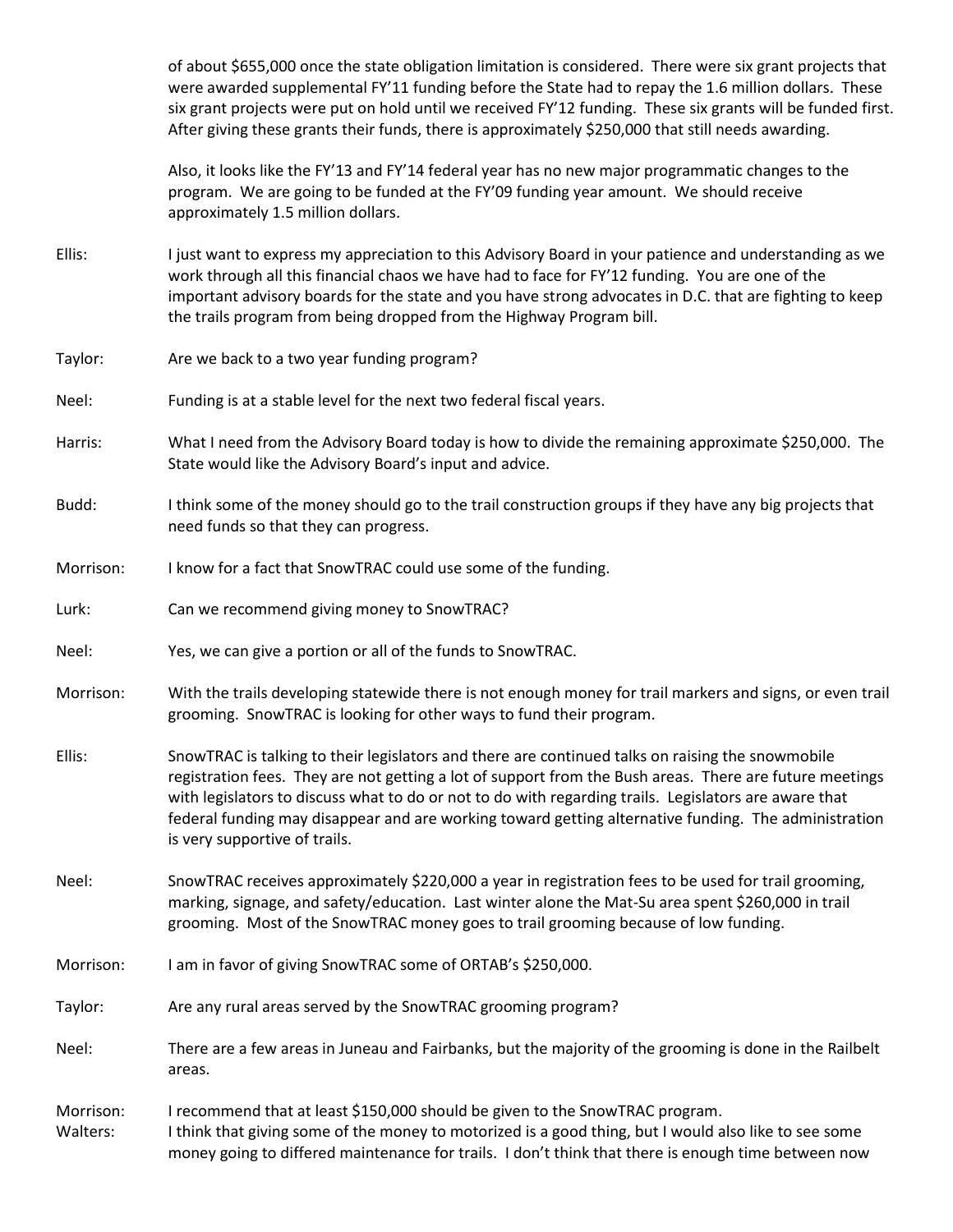and September to review proposals for trail construction like Jeff wanted. I would like to see the money shared throughout the state for trail maintenance.

Neel: Are we talking about giving the money to state-wide trail crews?

Walters: Yes.

- Lurk: I agree with Kate on giving money to state-wide trail crews for maintenance that has been put off because of lack of funding. I support a split of money between the trail maintenance crews and the grooming pool.
- Budd: Do you want an answer and a vote from us today?

Harris: I think that since we have a quorum, that we need to decide how to split the \$250,000 and vote.

- Morrison: The SnowTRAC program would benefit mostly from the \$150,000. This is what I propose. The trails crews are pretty well funded.
- Budd: I propose \$100,000 to SnowTRAC and the remainder to trail crew maintenance.
- Taylor: I also propose that we contribute \$100,000 to SnowTRAC.
- Lurk: I agree with the SnowTRAC proposal.
- Neel: Let me clarify what Andy Morrison said regarding the trails crews being well funded. The state-wide trail crews are only funded through the FY'12 year. Nothing has been funded for the trail crews for next year so far.
- Morrison: I propose \$100,000 to SnowTRAC for grooming/marking/access and safety/education.
- Budd: I second.
- Neel: Motion to put \$100,000 to SnowTRAC grooming/marking/access and safety/education.
- Harris: All in favor?
	- For: 5 Against: 0
- Budd: How many trail building groups are there? Do we have time to take proposals before the September deadline?
- Ellis: We would have to send out a notice requesting proposals. It could be done but time really is of the essence. We could say that if not enough proposals are received or awarded that the remaining money is placed somewhere like deferred trail maintenance for later use.
- Morrison: Are there any major projects that already have grants that could use this \$150,000 instead of dividing it into smaller grants? I know the campground at Bird Creek needs work.
- Neel: That grant is not current at this time.
- Budd: Can we give the \$150,000 all to one group?
- Neel: If it is state-wide trail crews you can each region will get a portion of that money.